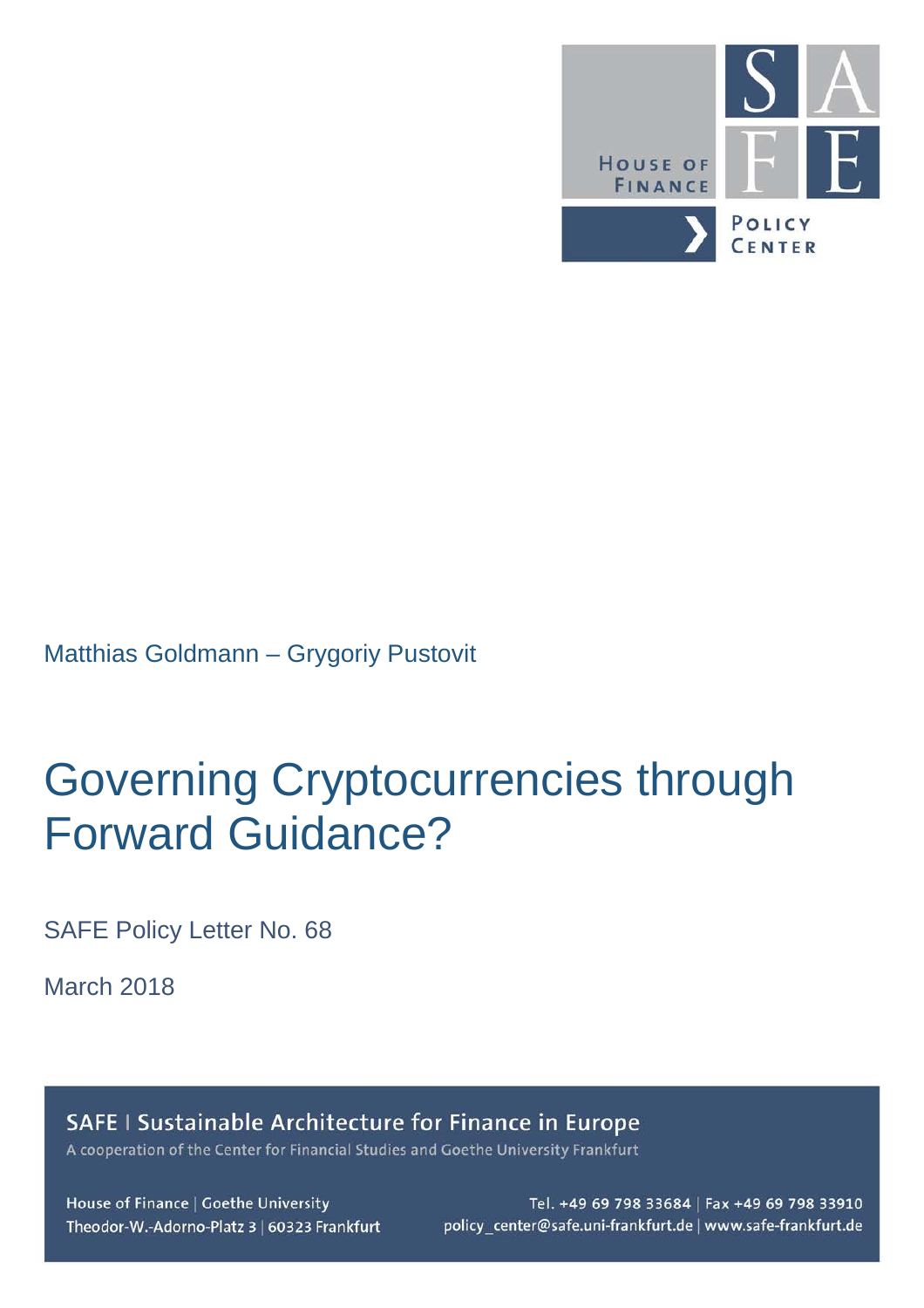## Governing Cryptocurrencies through Forward Guidance?[\\*](#page-1-0)

*Matthias Goldmann, Goethe University Frankfurt & SAFE Grygoriy Pustovit, Goethe University Frankfurt & SAFE*

## *March 2018*

Bitcoin stands like no other cryptocurrency for the profound transformation of financial markets in the digital economy. While the last few months saw the free trade in goods struggle against trends towards protectionism, cryptocurrencies seemed to tear down one border after the other – physical, geographic, and legal ones alike. A libertarian's wet dream. Blockchain presents itself as a fortress against state intervention, for whatever purpose. Finally, a technological, market-based solution would put an end to the problem of monetary policy, payment transactions, and make whole chunks of government regulation superfluous.

For others, the rise of blockchain constitutes a pipe dream that will lead nowhere, or nothing short of a nightmare. Financial markets suddenly appear again as unregulated as they were before the Global Financial Crisis, only this time, the regulatory solution is less than obvious. The anonymity and decentralized structure of distributed ledger technologies, the IT backbone of cryptocurrencies, would make effective regulation by traditional instruments like licensing, trade limits, etc., difficult even in the unlikely event that the world would reach agreement on the need and ways of regulating them in the foreseeable future. Opinions about the 'whether', 'what', and 'how' of regulation are sharply divided. [1](#page-1-1) While China is concerned about the effectiveness of its capital controls and the environmental impact of Bitcoin mining, $<sup>2</sup>$  $<sup>2</sup>$  $<sup>2</sup>$  the United States seem to be chiefly worried about use of</sup> Bitcoin for illicit activities,<sup>[3](#page-1-3)</sup> such as money laundering and tax evasion, and the risks to financial stability seem to be key issues in Europe, Korea, and Japan.<sup>[4](#page-1-4)</sup> Unilateral regulation is difficult to achieve.

<span id="page-1-1"></span><sup>1</sup> e.g. J. P. Krahnen, "Think Twice Before Regulation Bitcoins", SAFE-Policy Blog, 8 March 2018, [http://safe](http://safe-frankfurt.de/policy-blog/details/think-twice-before-regulating-bitcoins.html)[frankfurt.de/policy-blog/details/think-twice-before-regulating-bitcoins.html](http://safe-frankfurt.de/policy-blog/details/think-twice-before-regulating-bitcoins.html) accessed 15 March 2018; H. Davies, "Crypto Hawks and Doves", Project Syndicate, 27 February 2018, [https://www.project](https://www.project-syndicate.org/commentary/cryptocurrency-central-bank-hawks-and-doves-by-howard-davies-2018-02?a_la=english&a_d=5a951fd978b6c71a88a80328&a_m=&a_a=click&a_s=&a_p=homepage&a_li=cryptocurrency-central-bank-hawks-and-doves-by-howard-davies-2018-02&a_pa=curated&a_ps)[syndicate.org/commentary/cryptocurrency-central-bank-hawks-and-doves-by-howard-davies-2018-](https://www.project-syndicate.org/commentary/cryptocurrency-central-bank-hawks-and-doves-by-howard-davies-2018-02?a_la=english&a_d=5a951fd978b6c71a88a80328&a_m=&a_a=click&a_s=&a_p=homepage&a_li=cryptocurrency-central-bank-hawks-and-doves-by-howard-davies-2018-02&a_pa=curated&a_ps) [02?a\\_la=english&a\\_d=5a951fd978b6c71a88a80328&a\\_m=&a\\_a=click&a\\_s=&a\\_p=homepage&a\\_li=cryptocurre](https://www.project-syndicate.org/commentary/cryptocurrency-central-bank-hawks-and-doves-by-howard-davies-2018-02?a_la=english&a_d=5a951fd978b6c71a88a80328&a_m=&a_a=click&a_s=&a_p=homepage&a_li=cryptocurrency-central-bank-hawks-and-doves-by-howard-davies-2018-02&a_pa=curated&a_ps)

[ncy-central-bank-hawks-and-doves-by-howard-davies-2018-02&a\\_pa=curated&a\\_ps=](https://www.project-syndicate.org/commentary/cryptocurrency-central-bank-hawks-and-doves-by-howard-davies-2018-02?a_la=english&a_d=5a951fd978b6c71a88a80328&a_m=&a_a=click&a_s=&a_p=homepage&a_li=cryptocurrency-central-bank-hawks-and-doves-by-howard-davies-2018-02&a_pa=curated&a_ps) accessed 15 March 2018.

<span id="page-1-0"></span> <sup>\*</sup> SAFE policy papers represent the authors' personal opinions and do not necessarily reflect the views of the Research Center SAFE or its staff. A previous version of the paper appeared on Verfassungsblog.de on 2 March 2018<https://verfassungsblog.de/cryptocurrencies-a-sandbox-for-regulators/> accessed 15 March 2018.

<span id="page-1-2"></span><sup>&</sup>lt;sup>2</sup> G. Wildau, Financial Times, 10 January 2017, [https://www.ft.com/content/bad16a88-d6fd-11e6-944b](https://www.ft.com/content/bad16a88-d6fd-11e6-944b-e7eb37a6aa8e)[e7eb37a6aa8e](https://www.ft.com/content/bad16a88-d6fd-11e6-944b-e7eb37a6aa8e) accessed 15 March 2018.

<span id="page-1-3"></span><sup>&</sup>lt;sup>3</sup> Bloomberg, Fortune, 14 December 2017, <http://fortune.com/2017/12/14/new-bitcoin-restrictions/> accessed 15 March 2018.

<span id="page-1-4"></span><sup>4</sup> M. Arnold and C. Cornish, Financial Times, 9 February 2018, [https://www.ft.com/content/038d92d6-0d32-11e8-](https://www.ft.com/content/038d92d6-0d32-11e8-8eb7-42f857ea9f09?...-20eb-17cf-2437841d178a) [8eb7-42f857ea9f09?...-20eb-17cf-2437841d178a](https://www.ft.com/content/038d92d6-0d32-11e8-8eb7-42f857ea9f09?...-20eb-17cf-2437841d178a) accessed 15 March 2018.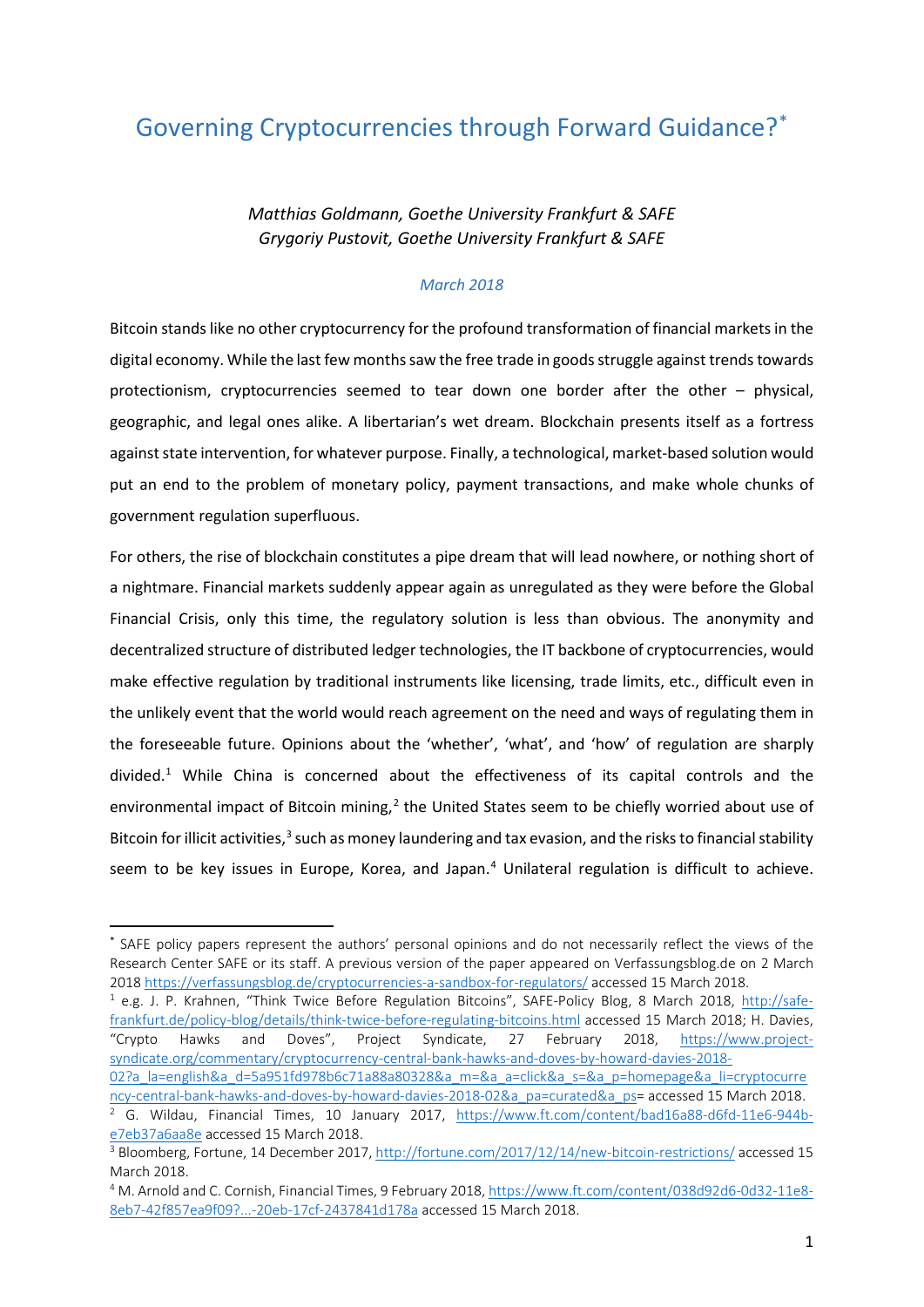Unsurprisingly, financial regulators and supervisors chose for the most part a 'wait and see' tactic until late in 2017, treating cryptocurrencies as a minor glitch in the world of international finance.

The unprecedented price hikes of cryptocurrencies towards the end of 2017, however, made the need for regulation imminent. Several factors accounted for this development. On the one hand, the technological potential of distributed ledger technology as a market infrastructure for financial services, among others, became more and more apparent, and their connections to the real economy became stronger. On the other hand, access to cryptocurrencies became easier. Not long ago, only IT and finance geeks knew how to buy, sell, and assess the risks of cryptocurrencies. The advent of userfriendly services, which allow ordinary consumers to effortlessly buy cryptocurrencies, prepared a fertile ground for a rush on the market for cryptocurrencies. The seeds germinated with the start of trades in Bitcoin future contracts on major options exchanges CME and CBOE. Moreover, fintech companies engaging in the market for cryptocurrencies might have profited from so-called regulatory sandboxes, i.e. special regimes providing for temporary, conditional exceptions to regulatory requirements, which a number of countries have established in order to attract fintech companies. A speculative mania ensued.

And then the unexpected happened. A sort of regulation kicked in much more quickly than foreseen, in a form that had not been expected, and turned out to be much more effective than imagined. It began at the height of the Bitcoin bubble, when the French government thought loudly about putting the regulation of cryptocurrencies on the agenda of the G20. Others followed soon. We track the interventions of various supervisors and regulators in graph 1. Some of them seem to have triggered sharp declines in the value of Bitcoin. Others have hardly any perceptible effect. Our interpretation is that factors determining the (potential) impact of a statement on the value of Bitcoin include: (1) the importance of the actor for financial markets in general and the size of the respective national or regional market; (2) the novelty of the announcement; and (3) the character of the announcement: warnings addressed to consumers have usually triggered a much milder market reaction than proposals to find international agreement on a regulatory framework, or even concrete unilateral steps to ban cryptocurrencies or specific aspects of them.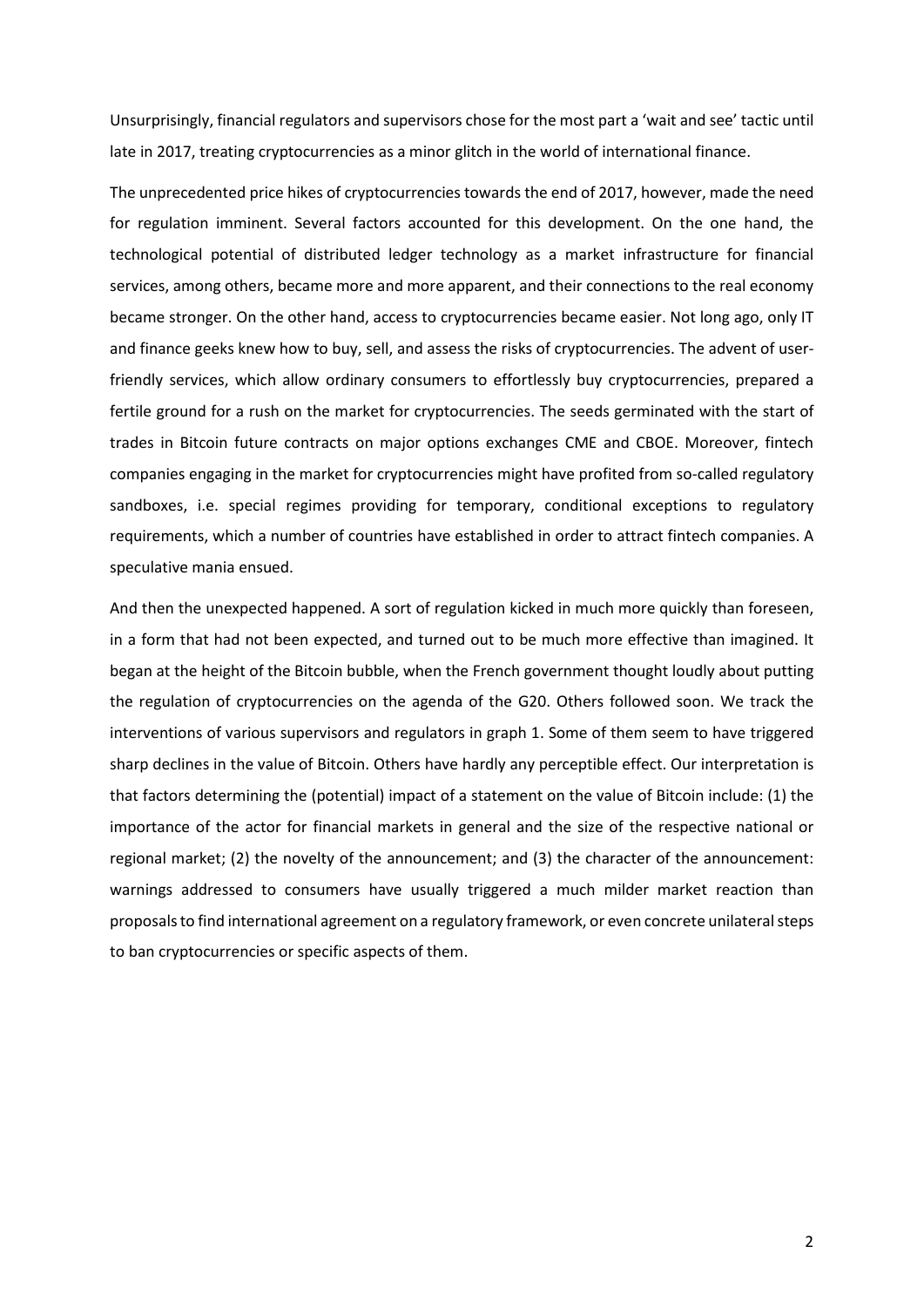

The success of these interventions was considerable. They can be identified as one of the main factors that drove asset prices down, thereby preventing destabilizing bubbles. To be sure, as of the time of writing, prices have gone up somewhat again and are still highly volatile. But the big bubble has burst and has not grown further, yet. It can be argued that high volatility of one asset is harmless as long as it does not have systemic effects – which seems to be less the case since the massive inflows into the cryptocurrency market have declined.

In a tongue-in-cheek sense, this behavior of supervisory and regulatory authorities can be described as the *distributed ledger technology* of financial supervision. It is *distributed* because it does not have a clear center. The G20 seems to be the common reference point for many actors, but it does not speak itself. It is like a shared code. Some statements of the authorities may have resulted from coordination, such as the speech of the BIS head Augustín Carstens at a SAFE Policy Lecture in February<sup>[5](#page-3-0)</sup> in the presence of Bundesbank president Weidmann. But on the whole, there is no uniform strategy discernible behind these statements. Mario Draghi's remarks in the European Parliament<sup>6</sup> on the day before, for example, were only made in response to questions by MEPs.

The *ledger* consists in the virtual public record, the collective memory of supervisory proclamations. Supervisors and regulators often seek the public limelight for their communication. This is what makes their communication effective. Words are deeds here: Every public statement by a regulator produces

 $\overline{a}$ 

<span id="page-3-0"></span><sup>5</sup> Speech available a[t https://www.bis.org/speeches/sp180206.htm](https://www.bis.org/speeches/sp180206.htm) accessed 15 March 2018.

<span id="page-3-1"></span><sup>6</sup> J. Brunsden, Financial Times, 5 February 2018, [https://www.ft.com/content/2cbd8946-0aa2-11e8-8eb7-](https://www.ft.com/content/2cbd8946-0aa2-11e8-8eb7-42f857ea9f09) [42f857ea9f09](https://www.ft.com/content/2cbd8946-0aa2-11e8-8eb7-42f857ea9f09) accessed 15 March 2018.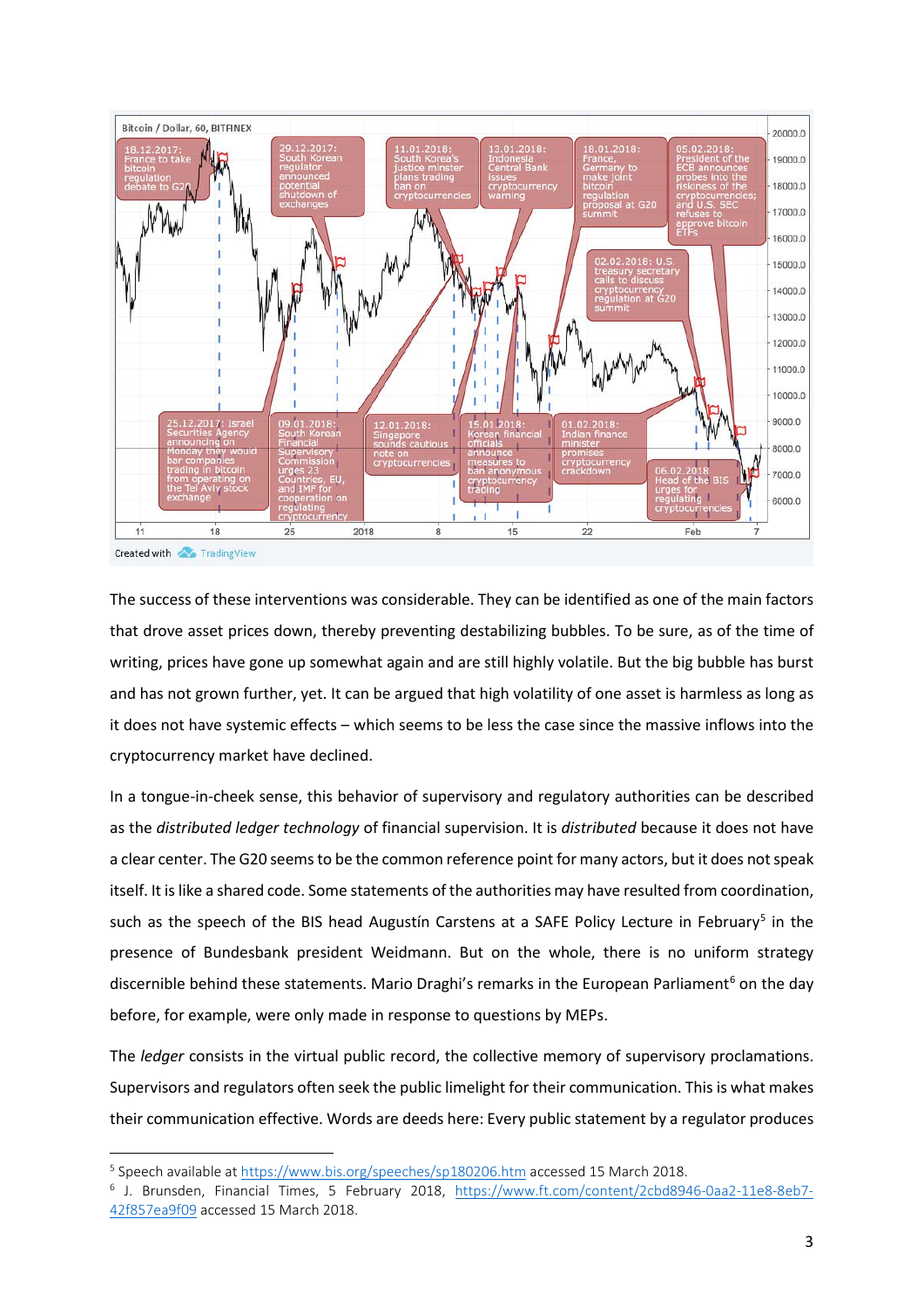an entry in the virtual ledger of cryptocurrency markets and provides forward guidance in a market fraught with regulatory uncertainty, especially to the extent that there is consensus among regulators.

This guidance has been largely virtual, consisting in warnings, programmatic statements and declarations of intent. Only in a few cases did the statements quickly give rise to concrete regulatory measures. For example, China took a stalwart position against cryptocurrencies by actually banning initial coin offerings, ordering the closure of cryptocurrency exchanges and trying to shut down Bitcoin 'mines'. [7](#page-4-0) Also, South Korea has resorted to regulatory intervention, allowing cryptocurrency trade only from verified bank accounts and banning foreigners from their cryptocurrency exchanges. [8](#page-4-1) By contrast, other regulators and supervisors have confined themselves to alerts and proposals to regulate cryptocurrencies, but rarely resorted to concrete actions.

Why have the statements and declarations been effective? The technology has not changed. Regulators would still find it difficult to control the use of cryptocurrencies in many respects. But they do control many of those buying, selling, brokering, accepting cryptocurrencies as payment, and holding them, and they can restrict their ability to do so. For example, governments could discontinue the tax deductibility of expenses paid in cryptocurrencies, impose specific taxes on such transactions, or impose rigorous capital requirements or anti-money laundering requirements on cryptocurrency intermediaries. Nothing hits cryptocurrencies harder than restricting their ability to connect to the real economy. It is therefore possible to regulate cryptocurrencies without regulating cryptocurrencies directly.

The experience of the supervisory response to the cryptocurrency bubble of the past months keeps important insights for any prospective regulation of cryptocurrencies. First, public statements are a highly effective tool for the regulation of blockchain in the short term. Financial markets are all about expectations of future returns. Public statements manage these expectations, a fact well-known in monetary policy as forward guidance that now becomes more relevant for financial regulation. This raises a number of legal issues, such as the question of appropriate procedural safeguards that ensure legitimacy but without compromising the effectiveness of these highly discretionary instruments. Moreover, it appears necessary to extend the scope of judicial review accordingly. For instance, in Europe, Art. 263 (1) TFEU stipulates that only measures producing 'legal effects' may be subject to judicial scrutiny. One might interpret this notion in a broader fashion, in the sense that it covers measures producing effects that are qualitatively equivalent to 'legal effects', or that anticipate regulation and commit the supervisory authority to a certain demarche.

 $\overline{a}$ 

<span id="page-4-0"></span><sup>&</sup>lt;sup>7</sup> G. Wildau, Financial Times, 4 September 2017, [https://www.ft.com/content/3fa8f60a-9156-11e7-a9e6-](https://www.ft.com/content/3fa8f60a-9156-11e7-a9e6-11d2f0ebb7f0) [11d2f0ebb7f0](https://www.ft.com/content/3fa8f60a-9156-11e7-a9e6-11d2f0ebb7f0) accessed 15 March 2018.

<span id="page-4-1"></span><sup>8</sup> R. Beals, Market Watch, 30 January 2018, [https://www.marketwatch.com/story/bitcoin-ether-drop-as](https://www.marketwatch.com/story/bitcoin-ether-drop-as-cryptocurrency-rules-go-live-in-south-korea-2018-01-30)[cryptocurrency-rules-go-live-in-south-korea-2018-01-30](https://www.marketwatch.com/story/bitcoin-ether-drop-as-cryptocurrency-rules-go-live-in-south-korea-2018-01-30) accessed 15 March 2018.